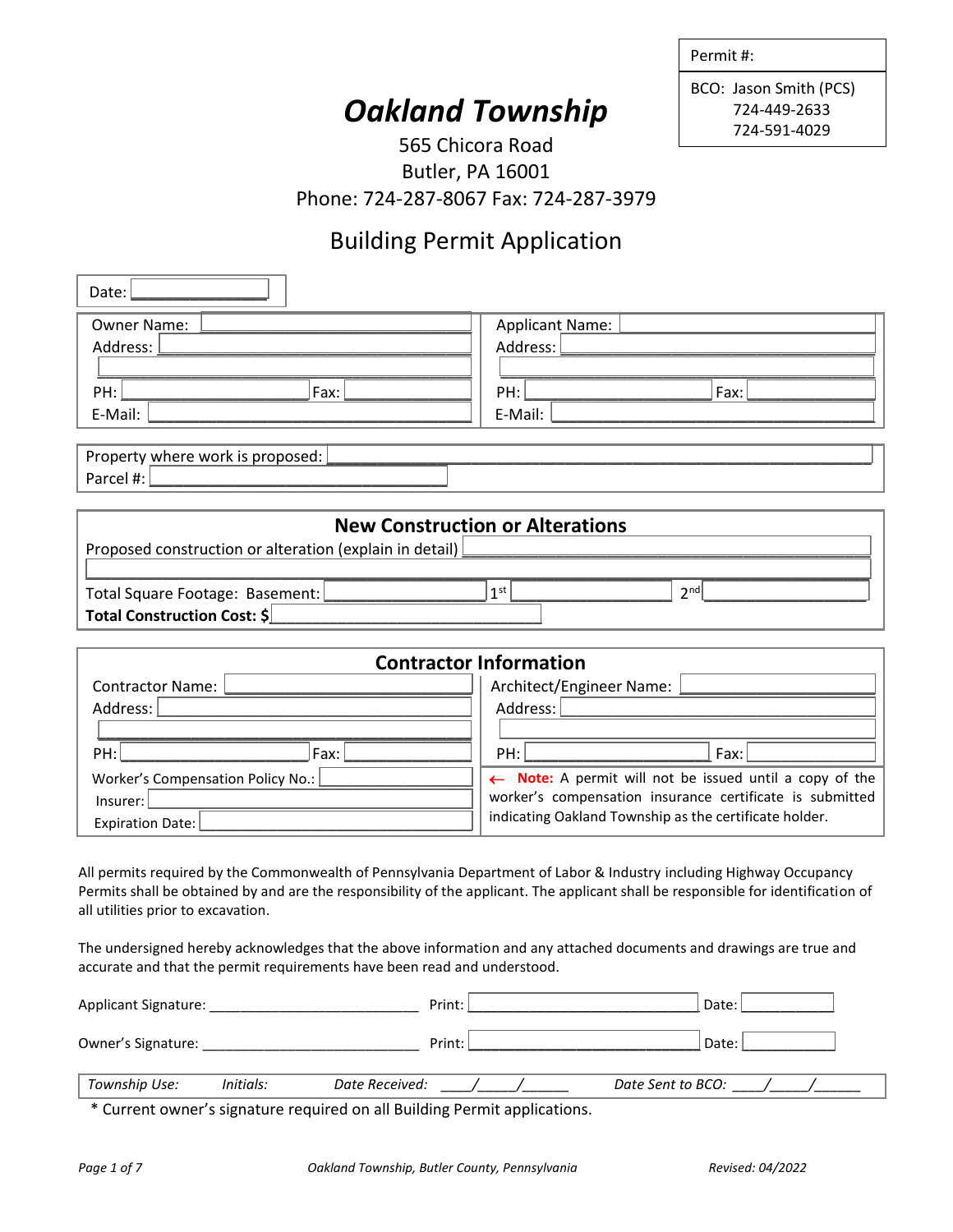### Residential Building Permit Instructions & Checklist

- $\Box$  The Building Permit application has been completed in full and signed by both applicant & owner.
- $\Box$  A survey by a PA registered land surveyor has been submitted with the construction documents. The survey shall indicate the setback distance to every property line. The location of all proposed driveways shall be indicated on the submitted survey.
- $\Box$  All required Zoning Permits and approvals have been obtained from the municipality (attach copies).
- $\Box$  One (1) copy of scaled and accurate construction drawings have been submitted. See instruction below.
- $|\Box|$  All applicable Highway Occupancy Permits from PennDot shall be obtained (attach copies).
- ❑ The attached "Worker's Compensation Affidavit" has been completed.
- $\Box$  The Required Inspections sheet has been read & signed. (Township BCO will identify required inspections)
- $|\Box|$  All sewer or on-site sewage disposal permit (attach copies).
- $|\Box|$  Pennsylvania One Call shall be notified prior to any excavation. 1800 242-1776

### *Residential Plan Review Requirements*

- $\Box$  One (1) sets of complete drawings shall be submitted with the Building Permit Application.  $\circ$  If drawings are larger than 11 x 14, then an electronic copy is needed in addition to the hard copy.
- ❑ **The required plan admin fee shall be submitted with the Building Permit Application payable to Oakland Township: Please visit[: www.oaklandtownship.us/fee-schedule](file:///C:/Users/Oakland%20Twp/Documents/Permits/Forms/www.oaklandtownship.us/fee-schedule)** to determine fee.
- $\Box$  The drawings include a typical wall section indicating the following: footer size and reinforcement, foundation wall details including drainage, anchor bolts, floor joist size, framing sizes, header schedule, ceiling joist and roof rafter details, roof covering details & ventilation details.
- $\Box$  Engineered lumber specifications and manufacturers product information
- $\Box$  Floor plans for every story including basement.
- $\boxed{\square}$  HVAC details including equipment to be installed.
- $\Box$  General wiring details including smoke detectors and service size.
- $|\Box|$  A plumbing isometric (attached worksheet) design including drainage size, vent size and location, trap location, cleanout locations and drainage fixture details. All building sewer specifications shall be in accordance with the local sanitary authority.
- $\Box$  Window schedules from the window manufacturer indicating sleeping room egress window and habitable basement egress sizes.

#### *Checklist for Residential applications.*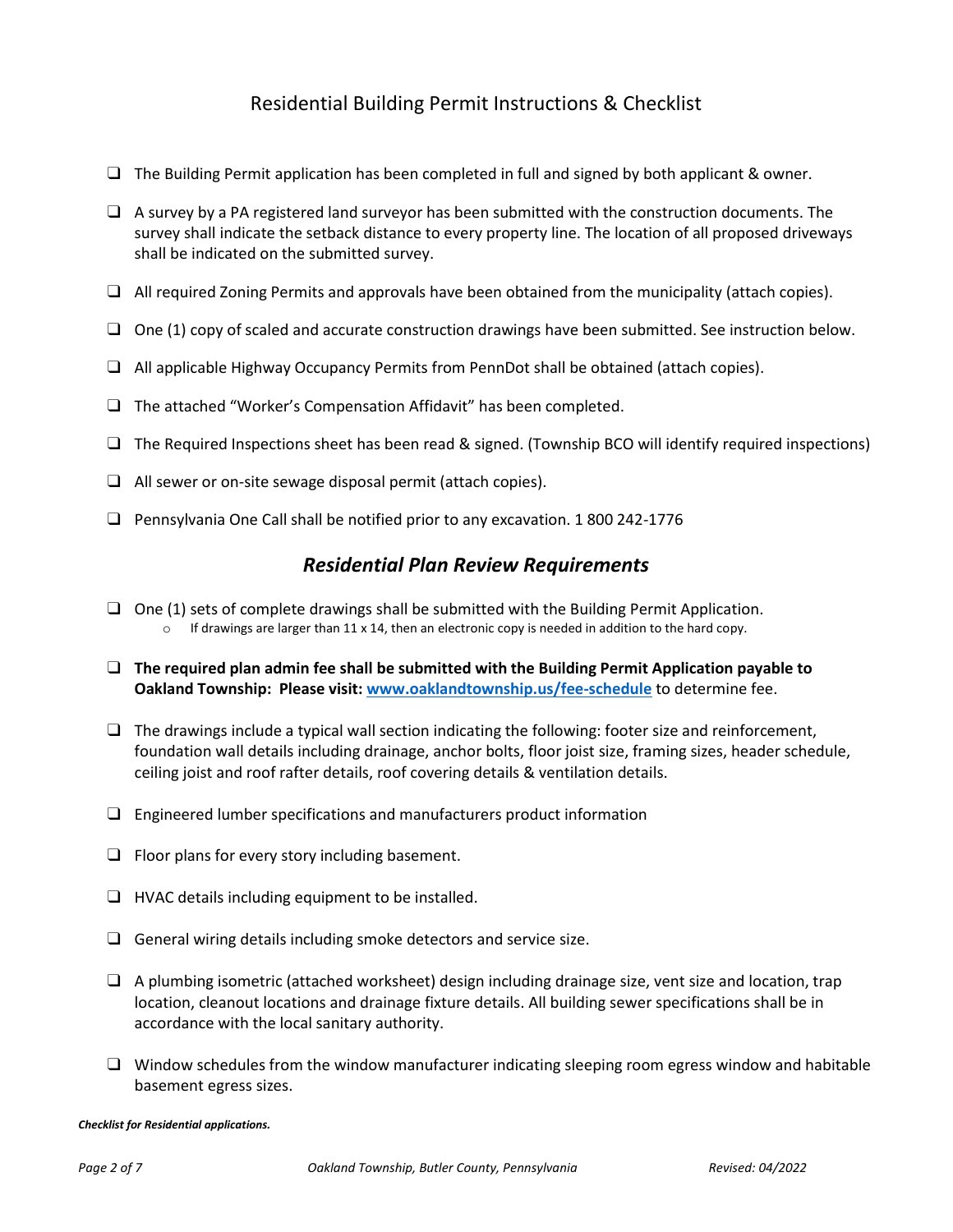### Worker's Compensation Affidavit

The applicant for the Building Permit, in compliance with Act 44 of 1993, hereby submits the following Information and Affidavit. One of the following requirements must be marked:

| $\Box$ A current Certificate of Insurance indicating Worker's Compensation is attached. The certificate must |
|--------------------------------------------------------------------------------------------------------------|
| indicate Oakland Township as the holder.                                                                     |

 $\Box$  The building permit applicant or indicated contractor qualifies as "Exempt from Worker's Compensation. Please indicate the reason for the exemption by checking on of the following and completing the subsequent information:

 $\Box$  The Contractor/applicant is the owner of the property.

 $\Box$  Contractor/Applicant is a Sole Proprietor without employees.

 $\Box$  All of the contractor/applicants employees on the project are exempt on religious grounds under Section 304.2 of the Act. Please explain in detail:

 $\overline{\phantom{a}}$  , and the contribution of the contribution of the contribution of the contribution of the contribution of the contribution of the contribution of the contribution of the contribution of the contribution of the \_\_\_\_\_\_\_\_\_\_\_\_\_\_\_\_\_\_\_\_\_\_\_\_\_\_\_\_\_\_\_\_\_\_\_\_\_\_\_\_\_\_\_\_\_\_\_\_\_\_\_\_\_\_\_\_\_\_\_\_\_\_\_\_\_\_\_

\_\_\_\_\_\_\_\_\_\_\_\_\_\_\_\_\_\_\_\_\_\_\_\_\_\_\_\_\_\_\_\_\_\_\_\_\_\_\_\_\_\_\_\_\_\_\_\_\_\_\_\_\_\_\_\_\_\_\_\_\_\_\_\_\_\_\_ \_\_\_\_\_\_\_\_\_\_\_\_\_\_\_\_\_\_\_\_\_\_\_\_\_\_\_\_\_\_\_\_\_\_\_\_\_\_\_\_\_\_\_\_\_\_\_\_\_\_\_\_\_\_\_\_\_\_\_\_\_\_\_\_\_\_\_

 $\Box$  Contractor/Applicant is a corporation, and the only employees working on the project have and are qualified as "Executive Employees" under Section 104 of the Act. Explain the status of any/or all workers on the project:

#### **Complete the following:**

|                                                                                                                                                                                | Date:      |  |
|--------------------------------------------------------------------------------------------------------------------------------------------------------------------------------|------------|--|
|                                                                                                                                                                                |            |  |
|                                                                                                                                                                                | Address: L |  |
| $\hspace{0.1cm}$ 2ip Code: $\hspace{0.1cm}$ $\hspace{0.1cm}$ 2ip Code: $\hspace{0.1cm}$<br>State: l                                                                            | City: I    |  |
| Any subcontractors used on this project will be required to carry their own worker's compensation<br>1.<br>coverage.                                                           |            |  |
| The applicant is not permitted to employ any individual to perform work on this project pursuant to the<br>2.<br>permit in violation of the Act.                               |            |  |
| Violation of the Worker's Compensation Act or the terms of this permit will subject the applicant to a<br>3.<br>stop-work order and other fines and penalties provided by law. |            |  |
| <u> 1989 - Johann Barbara, martxa al III-lea (h. 1989).</u>                                                                                                                    |            |  |
| <u> 1989 - Johann Barn, fransk politik (</u><br>the control of the control of the control of the control of the control of the control of<br>Title:<br>Company:                |            |  |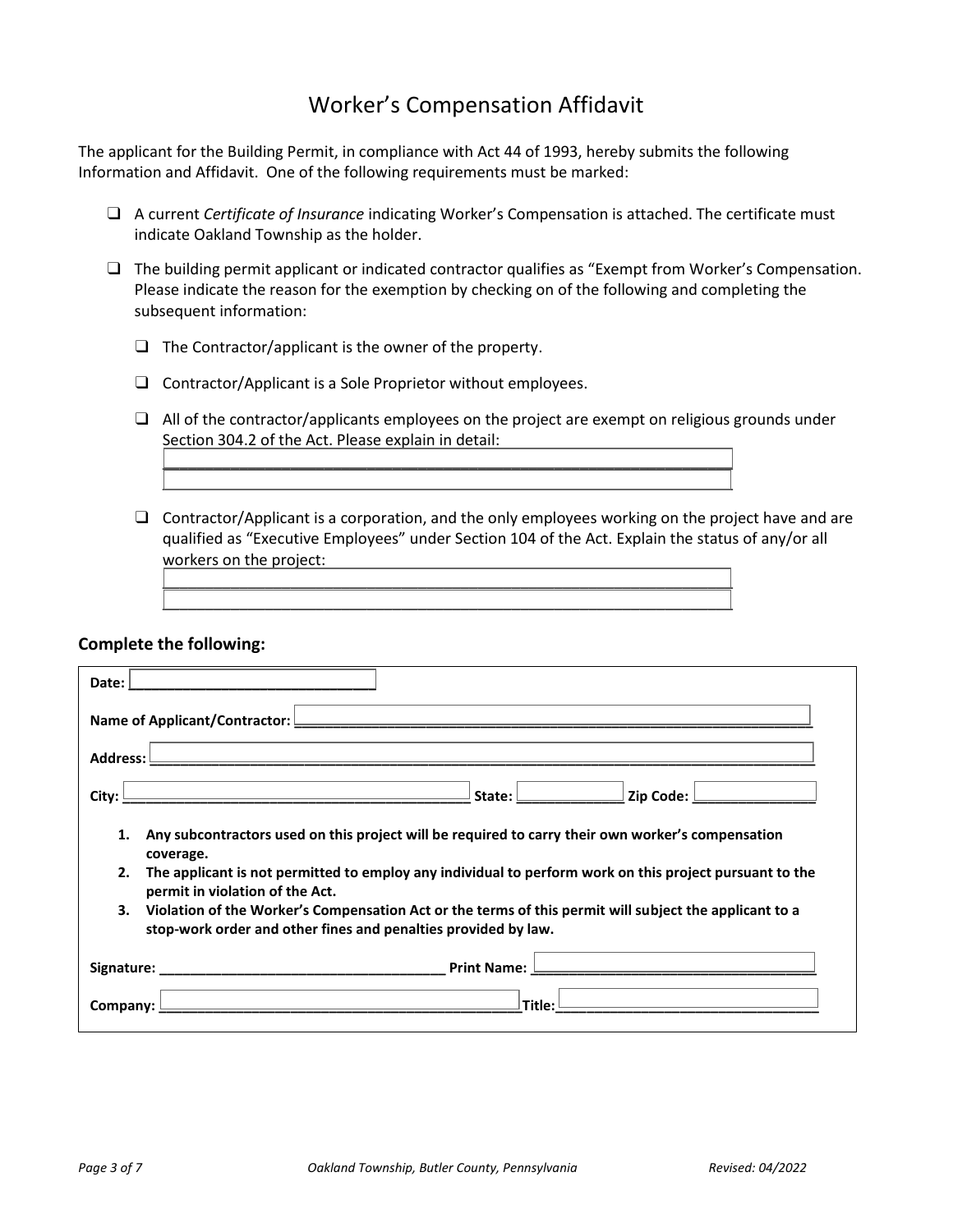### *Required Inspections*

The following periodic inspections (marked √) are required to ensure compliance with the Building Permit you have been issued. All inspections shall be requested no sooner than 48 hours before the inspection is required. A FINAL INSPECTION IS REQUIRED FOR ALL BUILDING PERMITS.

- ❑ STAKE-OUT INSPECTION: **Prior to ANY building excavation**. **All** corners of structure clearly staked out. **All** property lines clearly marked.
- ❑ FOOTING INSPECTION: Before placement of concrete. All required re-enforcement in accordance with the approved drawings should be installed. All reinforcement shall be placed in the bottom 1/3 of the footing and shall be suspended on chairs or other approved device. **Re-Bar Grounding Electrode for Electric Service completed.**
- ❑ FOUNDATION: (When reinforcement is required) Prior to the placement of all required cell block grouting. All required reinforcement shall be in place. When added to the grout, all aggregate shall be 3/8 inch maximum.
- ❑ BACKFILL: Prior to any backfill. Rough framing must be completed. All waterproofing shall be completed. All drains and filter fabric shall be in place. All anchor bolts shall be installed.
- ❑ ROUGH ELECTRICAL: All electrical installations shall be installed in accordance with the 2008 NEC.
- ❑ ROUGH PLUMBING: All drains, vents and water distribution shall be in place. A pressure test shall be conducted at this time and accessible for the inspector [5lb air or 10-foot water column].
- ❑ ROUGH MECHANICAL: After the installation of all ductwork, fuel gas piping and flues.
- ❑ INSULATION: All required insulation installed in walls including areas to be concealed, prior to wallboard.
- ❑ ROUGH FRAMING: After all rough electrical and plumbing inspections have been approved prior to insulation.
- ❑ WALLBOARD: All fasteners installed prior to compound or finish material.
- ❑ FINAL ELECTRICAL: Electrical inspections are performed by a Certified Electrician.
- ❑ FINAL PLUMBING: All fixtures shall be installed and fully functional.
- ❑ FINAL MECHENICAL: After all equipment and installation of fixtures.
- ❑ OCCUPANCY/FINAL INSPECTION: All mechanical inspections shall be completed.
- ❑ OTHER\_\_\_\_\_\_\_\_\_\_\_\_\_\_\_\_\_\_\_\_\_\_\_\_\_\_\_\_\_\_\_\_\_\_\_\_\_\_\_\_\_\_\_\_\_\_\_\_\_\_: Where in the opinion of the Building Official a special inspection is required.

Work shall not proceed until the above inspections are approved by the Building Official. Failure to obtain any of the above inspections may result in penalties in accordance with the UCC Act 45 & local ordinance.

| $\sim$<br>Sigr<br>rmu. |  |  |  |  |
|------------------------|--|--|--|--|
|------------------------|--|--|--|--|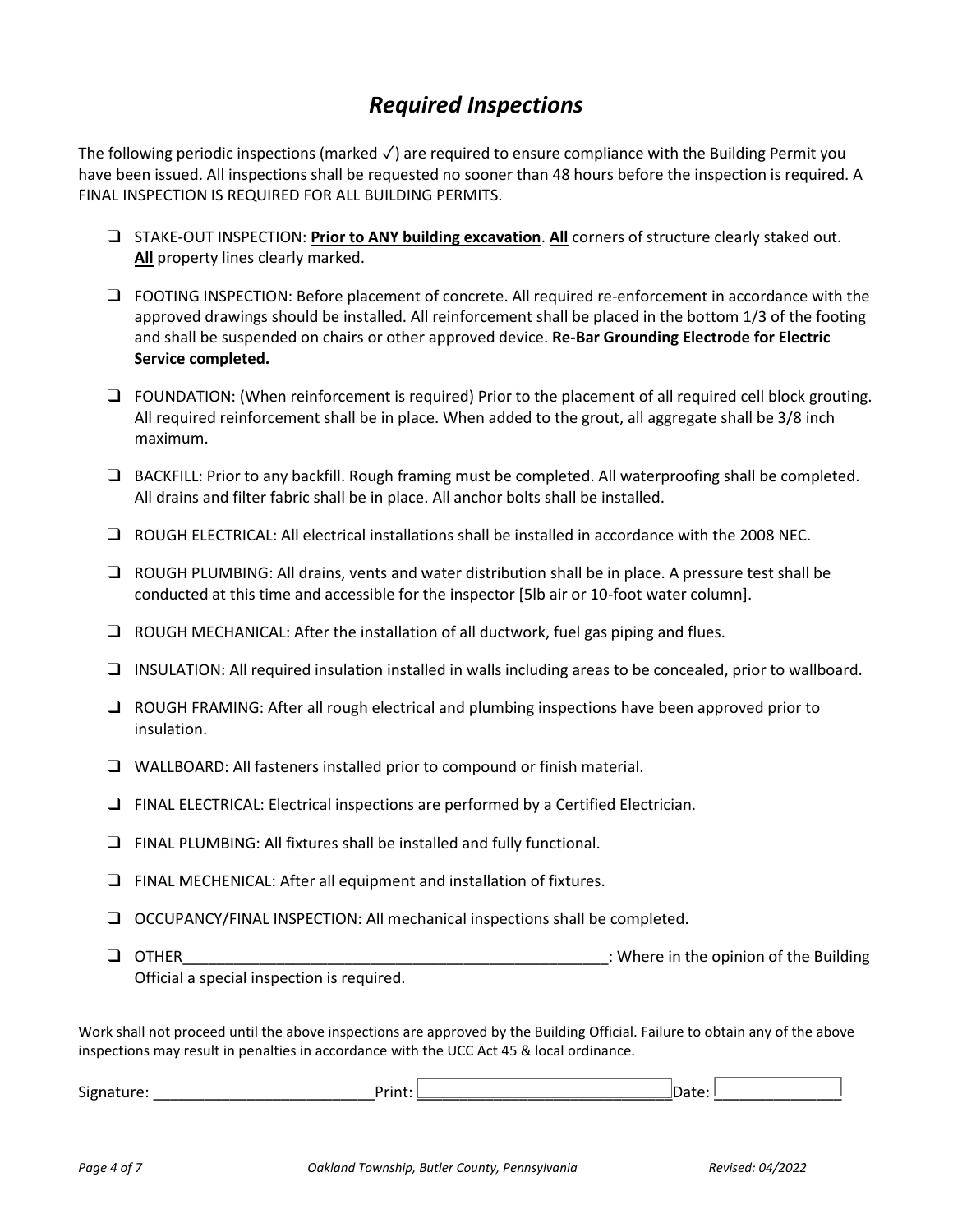### *Energy Efficiency Data Sheet*

**The following information must be submitted with the construction documents OR a valid Recheck shall be submitted. The following information must be clearly indicated on the construction document (ceiling, floor, wall assemblies only). Mechanical equipment must be identified, located and labeled on the construction documents. A dimensional section drawing shall be submitted for all insulated floor slabs. ResCheck energy software is available at: www.energycodes.gov**

| 1. |                                                                                                                                                                                                                                     |
|----|-------------------------------------------------------------------------------------------------------------------------------------------------------------------------------------------------------------------------------------|
| 2. |                                                                                                                                                                                                                                     |
| 3. | Skylight Frame Material: Metal Frame 2 Metal Frame With Thermal Break 2                                                                                                                                                             |
|    | Wood Frame $\boxed{?}$ Vinyl Frame $\boxed{?}$                                                                                                                                                                                      |
| 4. | Single Pane <sup>[?]</sup><br>Skylight U-Factor_____________________________                                                                                                                                                        |
|    | Triple Pane ? Triple Pane Low-E<br>Double Pane $\boxed{?}$ Double Pane-Low E $\boxed{?}$                                                                                                                                            |
| 5. |                                                                                                                                                                                                                                     |
| 6. |                                                                                                                                                                                                                                     |
| 7. | Wall Cavity Insulation R-Value________________________Continuous Insulation R-Value________________                                                                                                                                 |
| 8. | Window Frame Material Metal Frame <b>P</b> Metal Frame With Thermal Break <sup>?</sup>                                                                                                                                              |
|    |                                                                                                                                                                                                                                     |
|    |                                                                                                                                                                                                                                     |
|    | 10. Windows; Enter information on the poorest window efficiency in the building: Single Pane 2 Double Pane 2                                                                                                                        |
|    | Double Pane-Low E $\boxed{?}$ Triple Pane $\boxed{?}$ Triple Pane Low-E $\boxed{?}$                                                                                                                                                 |
|    | *Each window must be identified separately or number of each type. Attach schedule                                                                                                                                                  |
|    |                                                                                                                                                                                                                                     |
|    | 2. Solid (under 50% glazing) 2 Glass 2 U-Factor__________________________________ Sq. ft.___________                                                                                                                                |
|    |                                                                                                                                                                                                                                     |
|    | 4. Solid (under 50% glazing) $\boxed{2}$ Glass $\boxed{2}$ U-Factor_______R-Value_________Sq. ft._________                                                                                                                          |
|    | 5. Solid (under 50% glazing) $\boxed{?}$ Glass $\boxed{?}$ U-Factor_______R-Value________Sq. ft.________                                                                                                                            |
|    |                                                                                                                                                                                                                                     |
|    | Measured in feet; (ie 7.5')                                                                                                                                                                                                         |
|    |                                                                                                                                                                                                                                     |
|    | Depth below grade (finish outside grade to basement floor________________________<br>≻                                                                                                                                              |
|    | Height of insulation (top of wall to where insulation stops) [19] The store of the store of the store of the store of the store of the store of the store of the store of the store of the store of the store of the store of<br>➤  |
|    | 13. Floor Assembly;                                                                                                                                                                                                                 |
|    | > Wood Assembly: Over un-conditioned space $\boxed{?}$ Over outside air $\boxed{?}$                                                                                                                                                 |
|    | Gross Area_________________Cavity R-Value____________Continuous Insulation R-Value_________________                                                                                                                                 |
|    | > Slab on Grade: Unheated $\boxed{?}$ Heated $\boxed{?}$                                                                                                                                                                            |
|    |                                                                                                                                                                                                                                     |
|    | <b>Structural Insulated Panels:</b> Over un-conditioned space $\boxed{?}$ Over outside air $\boxed{?}$                                                                                                                              |
|    | Gross Area _______________________Cavity R-Value ______________Continuous Insulation R-Value _____________                                                                                                                          |
|    | 14. Crawl Space Wall Type __________________________________Gross sq. ft. Area_____________________<br>Measured in feet; (ie 7.5')                                                                                                  |
|    | Wall Height (top of wall to basement floor)<br>➤                                                                                                                                                                                    |
|    | Depth below grade (finish outside grade to basement floor entries and contact the state of the state of the state of the state of the state of the state of the state of the state of the state of the state of the state of t<br>➤ |
|    | Height of insulation (top of wall to where insulation stops)<br>⋗                                                                                                                                                                   |
|    | 15. Heating Equipment; Where more than (1) unit, use least efficient data                                                                                                                                                           |
|    | Furnace Heating Efficiency______________________<br>%<br>➤                                                                                                                                                                          |
|    | $\%$<br>⋗                                                                                                                                                                                                                           |
|    | %<br>Heat Pump Heating Efficiency__________________<br>➤                                                                                                                                                                            |
|    | <b>SEER</b><br>Air Conditioner Cooling Efficiency ___________<br>⋗                                                                                                                                                                  |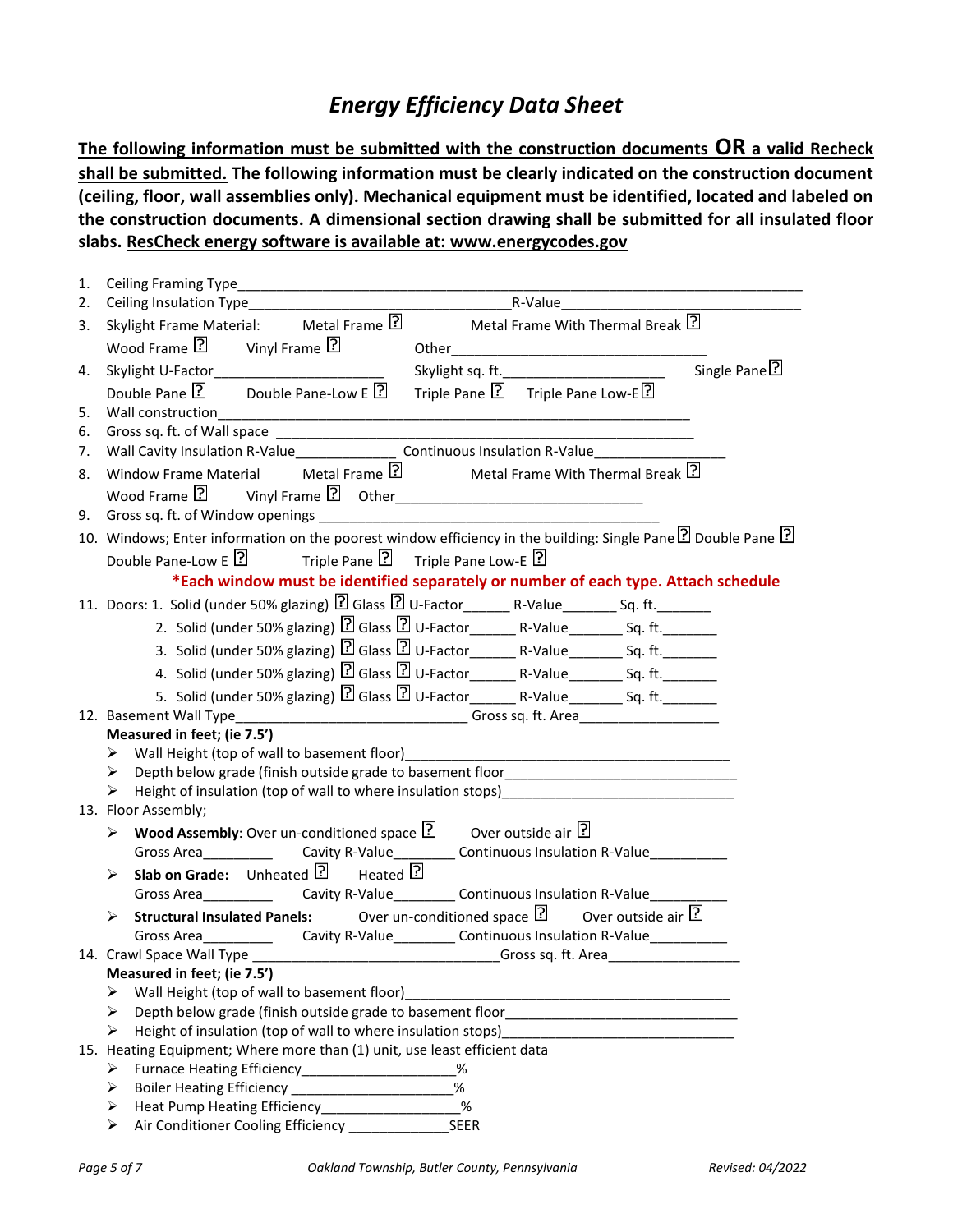

# *Plumbing Isometric Design - Provide Schematic*